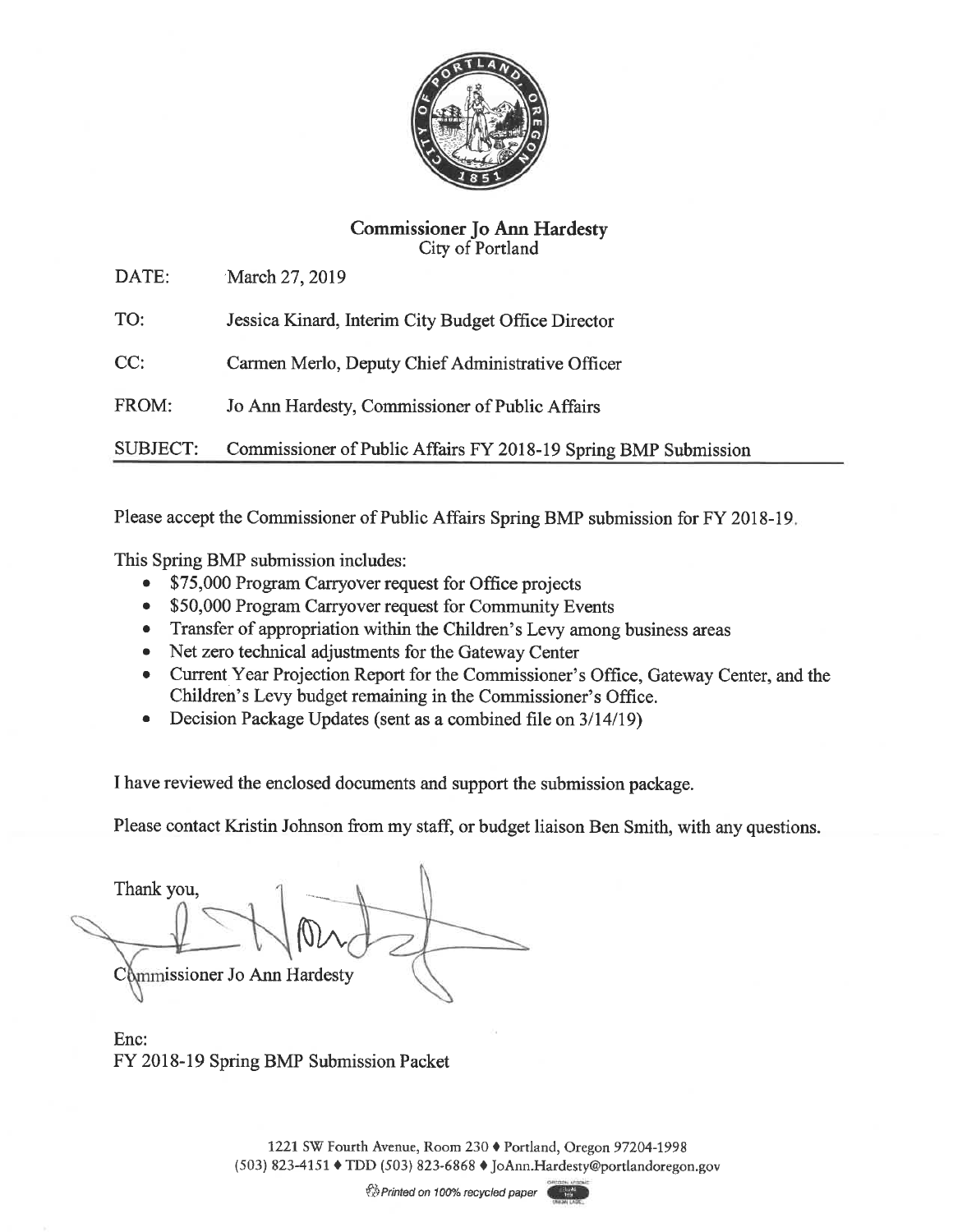Page 1 of 6 **Page 1 of 6 Details CONFIDENTIES CONFIDENTIES CONFIDENTIES CONFIDENTIES RUN Time: 10:25:06 AM** 

# **PA - Commissioner of Public Affairs**

# **DP Type** Other Adjustments

**Request Name:** 8051 -CPA - Children's Levy Cleanup

# **Package Description**

In FY 2018-19, the Children's Levy, which had been part of the Commissioner of Public Affairs budget, was moved to a stand-alone fund. This package reduces the Children's Levy budget within PA to match the actuals that have been billed. The budget appropriation that is being reduced within the PA business area is being added to the Children's Levy (CL) business area. This is a net zero transaction across fund 216 but hits multiple business areas, thus creating the need for a decision package. Any subsequent charges hitting this business area will be moved before year-end into the correct place.

#### **Service Impacts**

N/A

#### **Equity Impacts**

N/A

#### **CBO Analysis**

|             | <b>Budget Detail</b>                   |                |                                                 |                                                        |              |                                                              |
|-------------|----------------------------------------|----------------|-------------------------------------------------|--------------------------------------------------------|--------------|--------------------------------------------------------------|
| <b>Fund</b> |                                        |                |                                                 |                                                        |              |                                                              |
|             | <b>Major Object Name</b>               | <b>Expense</b> | 2018-19<br><b>SPRING</b><br>Adjust - DP<br>Only | 2018-19<br><b>SPRING</b><br>CBO/<br>Council Adj        |              | 2018-19<br><b>SPRING</b><br><b>Requested</b><br><b>Total</b> |
| 216000      | <b>External Materials and Services</b> |                | $-2,080,968$                                    |                                                        | 0            | $-2,080,968$                                                 |
| 216000      | Internal Materials and Services        |                | 777                                             |                                                        | 0            | 777                                                          |
| 216000      | Personnel                              |                | $-10,189$                                       |                                                        | 0            | $-10,189$                                                    |
|             |                                        | Sum:           | $-2,090,380$                                    |                                                        | 0            | $-2,090,380$                                                 |
|             | <b>Major Object Name</b>               | Revenue        | 2018-19<br><b>SPRING</b><br>Adjust - DP<br>Only | 2018-19<br><b>SPRING</b><br>CBO/<br><b>Council Adj</b> |              | 2018-19<br><b>SPRING</b><br><b>Requested</b><br><b>Total</b> |
| 216000      | Taxes                                  |                | $-2,090,380$                                    |                                                        | 0            | $-2,090,380$                                                 |
|             |                                        | Sum:           | $-2,090,380$                                    |                                                        | $\mathbf{0}$ | $-2,090,380$                                                 |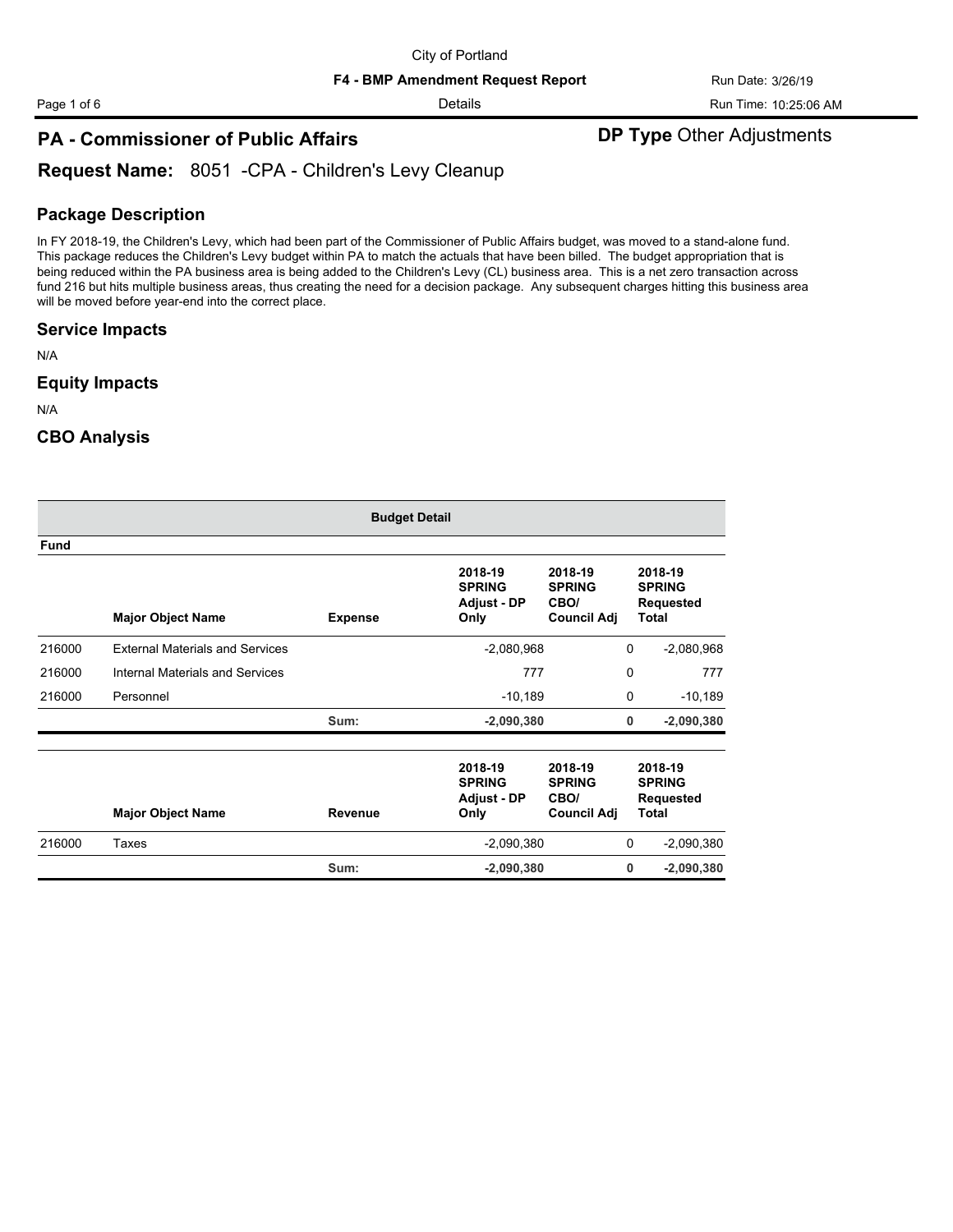| City of Portland |                                          |                       |  |  |
|------------------|------------------------------------------|-----------------------|--|--|
|                  | <b>F4 - BMP Amendment Request Report</b> | Run Date: 3/26/19     |  |  |
| Page 2 of 6      | Details                                  | Run Time: 10:25:06 AM |  |  |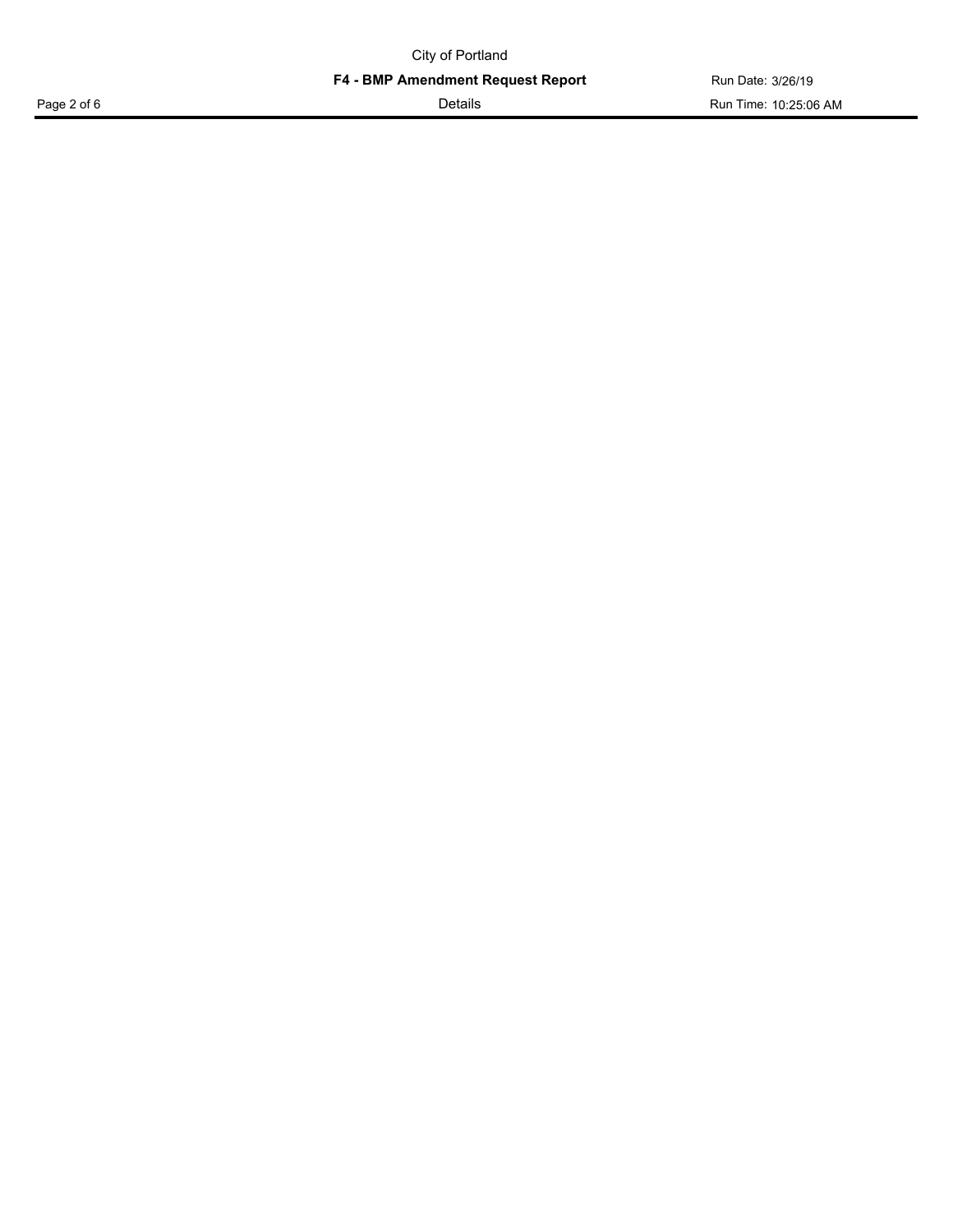Page 3 of 6 **Page 3 of 6**  $\blacksquare$  Page 3 of 6  $\blacksquare$  Run Time: 10:25:06 AM

# **PA - Commissioner of Public Affairs**

**DP Type** Program Carryover

# **Request Name:** 8055 -CPA - Program Carryover for Community Events and Engagement

## **Package Description**

The Commissioner of Public Affairs is requesting a \$50,000 program carryover in unspent FY 2018-19 resources into the FY 2019-20 budget for Commissioner Hardesty's office for community events and engagement. The Office plans to hold at least five listening sessions to engage community members about issues that are important to them. This funding will allow the Office to rent space for events, pay for interpretation services, and other associated materials and services. Savings exist, primarily within personnel services, to fully fund this request. The resources to hold these events will not be available in the FY 2019-20 budget without this carryover.

#### **Service Impacts**

Funding this program carryover will allow the Office to hold listening sessions with the community. These sessions should result in the Commissioner's Office better serving the voters they represent.

## **Equity Impacts**

These listening sessions will be held through the City allowing the Office to hear from a diverse set of constituents. The funding will also allow for translation services at these events so that all Portlanders will be able to interact and participate in these events with the Commissioner and staff.

#### **CBO Analysis**

|             |                            | <b>Budget Detail</b> |                                                 |                                                        |                                                       |                                       |
|-------------|----------------------------|----------------------|-------------------------------------------------|--------------------------------------------------------|-------------------------------------------------------|---------------------------------------|
| <b>Fund</b> |                            |                      |                                                 |                                                        |                                                       |                                       |
|             | <b>Major Object Name</b>   | <b>Expense</b>       | 2018-19<br><b>SPRING</b><br>Adjust - DP<br>Only | 2018-19<br><b>SPRING</b><br>CBO/<br><b>Council Adj</b> | <b>Total</b>                                          | 2018-19<br><b>SPRING</b><br>Requested |
| 100000      | Personnel                  |                      | $-50,000$<br>0                                  |                                                        | $-50,000$                                             |                                       |
|             |                            | Sum:                 | $-50,000$                                       |                                                        | 0                                                     | $-50,000$                             |
|             | <b>Major Object Name</b>   | <b>Revenue</b>       | 2018-19<br><b>SPRING</b><br>Adjust - DP<br>Only | 2018-19<br><b>SPRING</b><br>CBO/<br><b>Council Adj</b> | 2018-19<br><b>SPRING</b><br>Requested<br><b>Total</b> |                                       |
| 100000      | General Fund Discretionary |                      | $-50,000$                                       |                                                        | 0                                                     | $-50,000$                             |
|             |                            | Sum:                 | $-50,000$                                       |                                                        | 0                                                     | $-50,000$                             |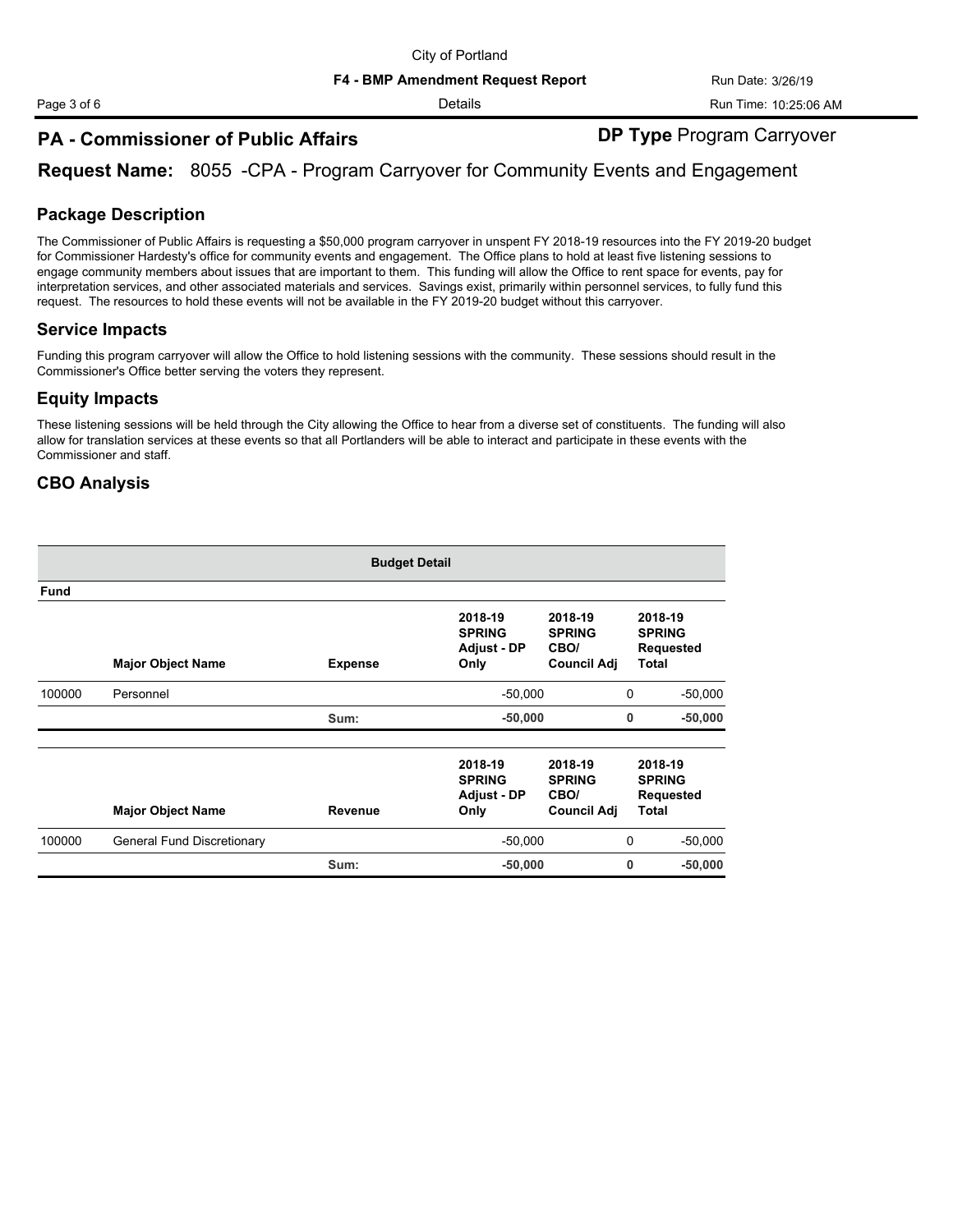| City of Portland |                                          |                       |  |
|------------------|------------------------------------------|-----------------------|--|
|                  | <b>F4 - BMP Amendment Request Report</b> | Run Date: 3/26/19     |  |
| Page 4 of 6      | Details                                  | Run Time: 10:25:06 AM |  |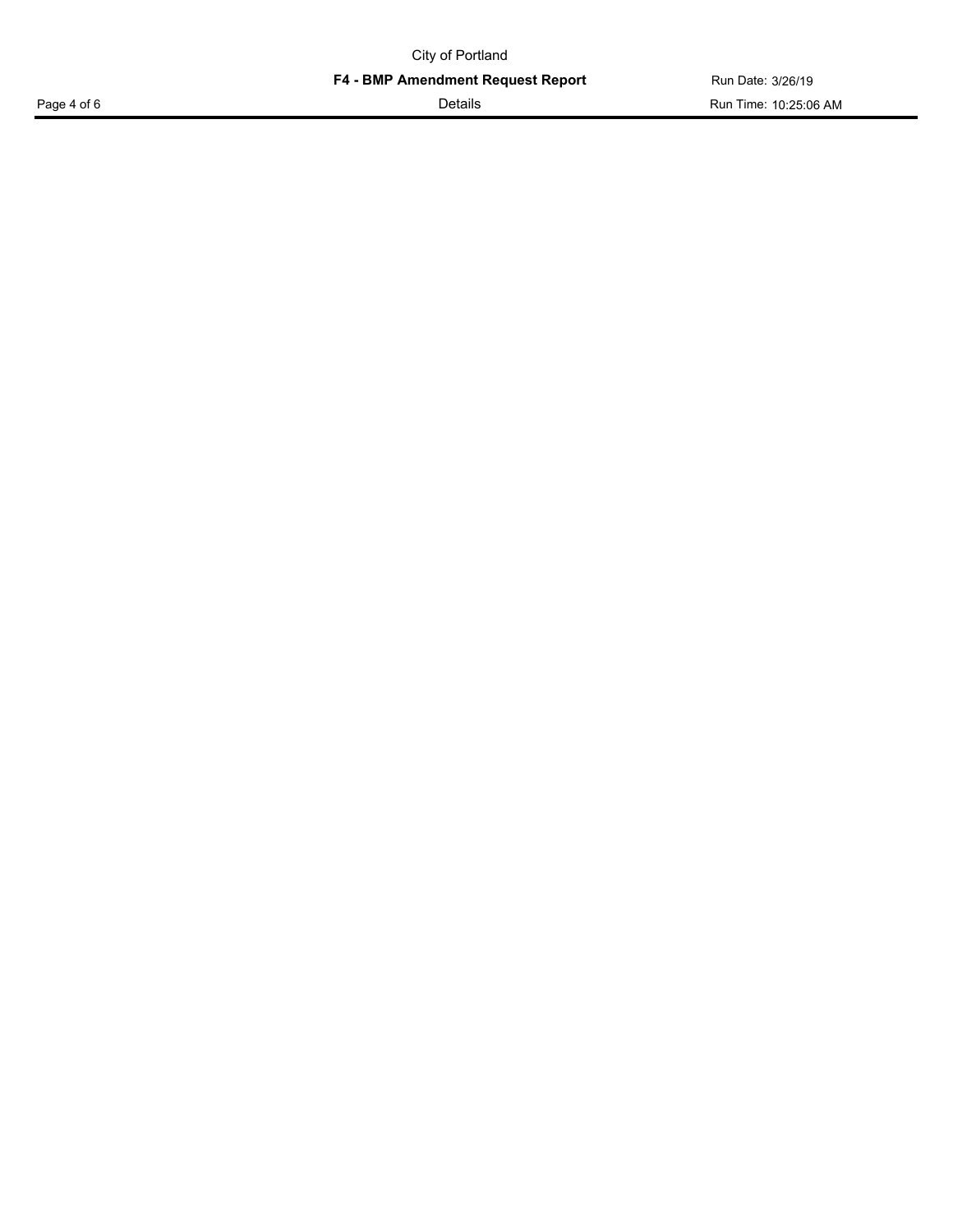## **PA - Commissioner of Public Affairs**

**DP Type** Program Carryover

# **Request Name:** 8072 -CPA - Program Carryover for Office projects

## **Package Description**

The Commissioner of Public Affairs is requesting a \$75,000 program carryover in unspent FY 2018-19 resources into the FY 2019-20 budget for Commissioner Hardesty's office to pay for planned and unplanned maintenance and upgrades to the office space that were not possible to complete in the current fiscal year. Due to the transition, the Commissioner's Office has additional one-time resources available resulting from members of Commissioner Saltzman's staff leaving before December 31st and the new staff for Commissioner Hardesty's office not incurring PERS costs during the six-month waiting period. The funding for these maintenance and upgrades will not be available in the FY 2019-20 budget without this carryover.

#### **Service Impacts**

Funding this program carryover will allow the Office to complete projects that will not be financially feasible in future years.

#### **Equity Impacts**

This request is similar to program carryovers that have been approved for Commissioner Eudaly's Office and the Mayor's Office. The Commissioner's Office has taken this first few months to strategically plan what projects would best suite the Office instead of rushing the complete projects before they were settled in.

#### **CBO Analysis**

|             |                            | <b>Budget Detail</b> |                                                        |                                                        |                                                       |                                              |
|-------------|----------------------------|----------------------|--------------------------------------------------------|--------------------------------------------------------|-------------------------------------------------------|----------------------------------------------|
| <b>Fund</b> |                            |                      |                                                        |                                                        |                                                       |                                              |
|             | <b>Major Object Name</b>   | <b>Expense</b>       | 2018-19<br><b>SPRING</b><br><b>Adjust - DP</b><br>Only | 2018-19<br><b>SPRING</b><br>CBO/<br><b>Council Adj</b> | <b>Total</b>                                          | 2018-19<br><b>SPRING</b><br><b>Requested</b> |
| 100000      | Personnel                  |                      | $-75,000$                                              |                                                        | 0                                                     | $-75,000$                                    |
|             |                            | Sum:                 | $-75,000$                                              |                                                        | 0                                                     | $-75,000$                                    |
|             | <b>Major Object Name</b>   | Revenue              | 2018-19<br><b>SPRING</b><br><b>Adjust - DP</b><br>Only | 2018-19<br><b>SPRING</b><br>CBO/<br><b>Council Adj</b> | 2018-19<br><b>SPRING</b><br>Requested<br><b>Total</b> |                                              |
| 100000      | General Fund Discretionary |                      | $-75,000$                                              |                                                        | 0                                                     | $-75,000$                                    |
|             |                            | Sum:                 | $-75,000$                                              |                                                        | 0                                                     | $-75,000$                                    |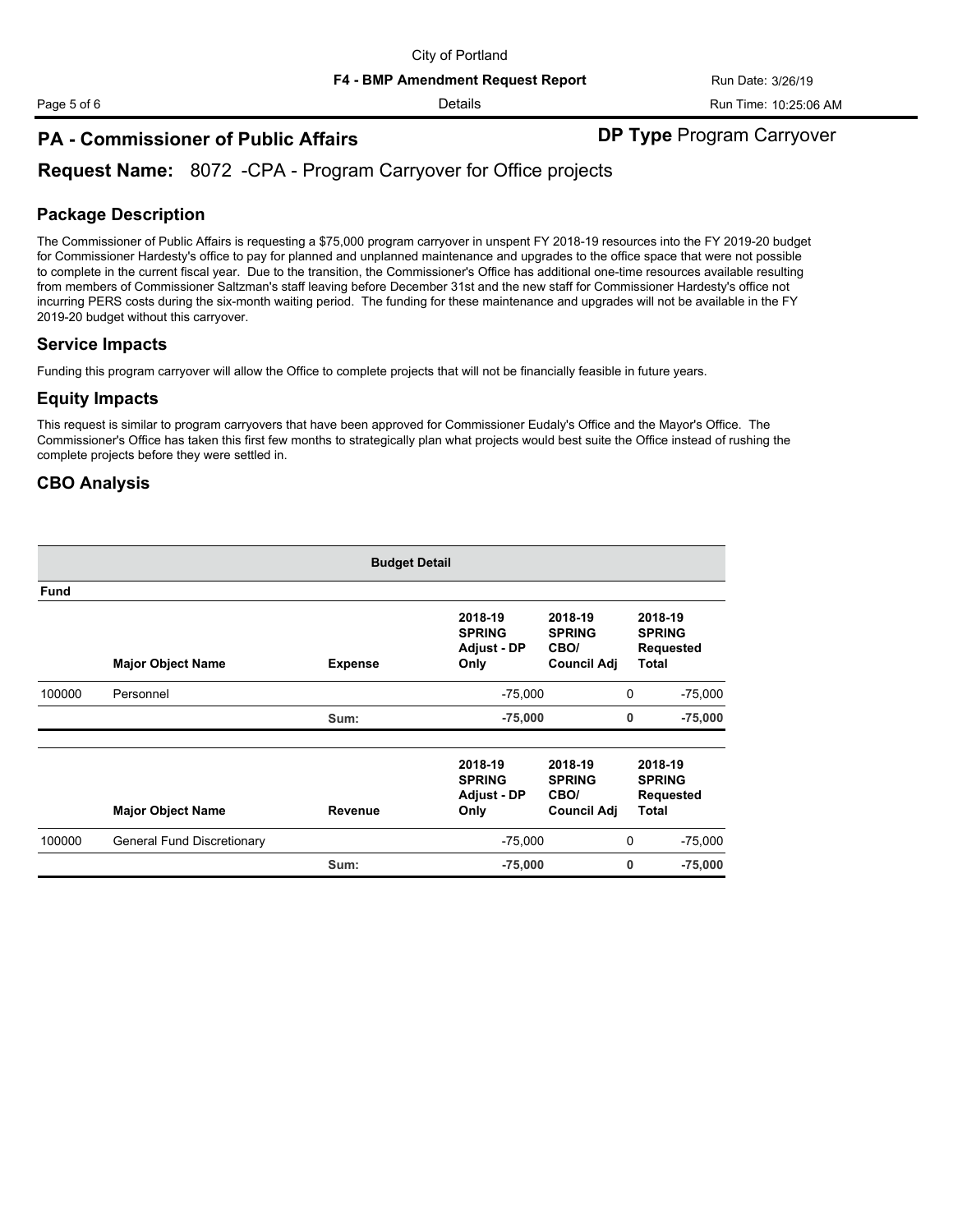| City of Portland |                                          |                       |  |
|------------------|------------------------------------------|-----------------------|--|
|                  | <b>F4 - BMP Amendment Request Report</b> | Run Date: 3/26/19     |  |
| Page 6 of 6      | Details                                  | Run Time: 10:25:06 AM |  |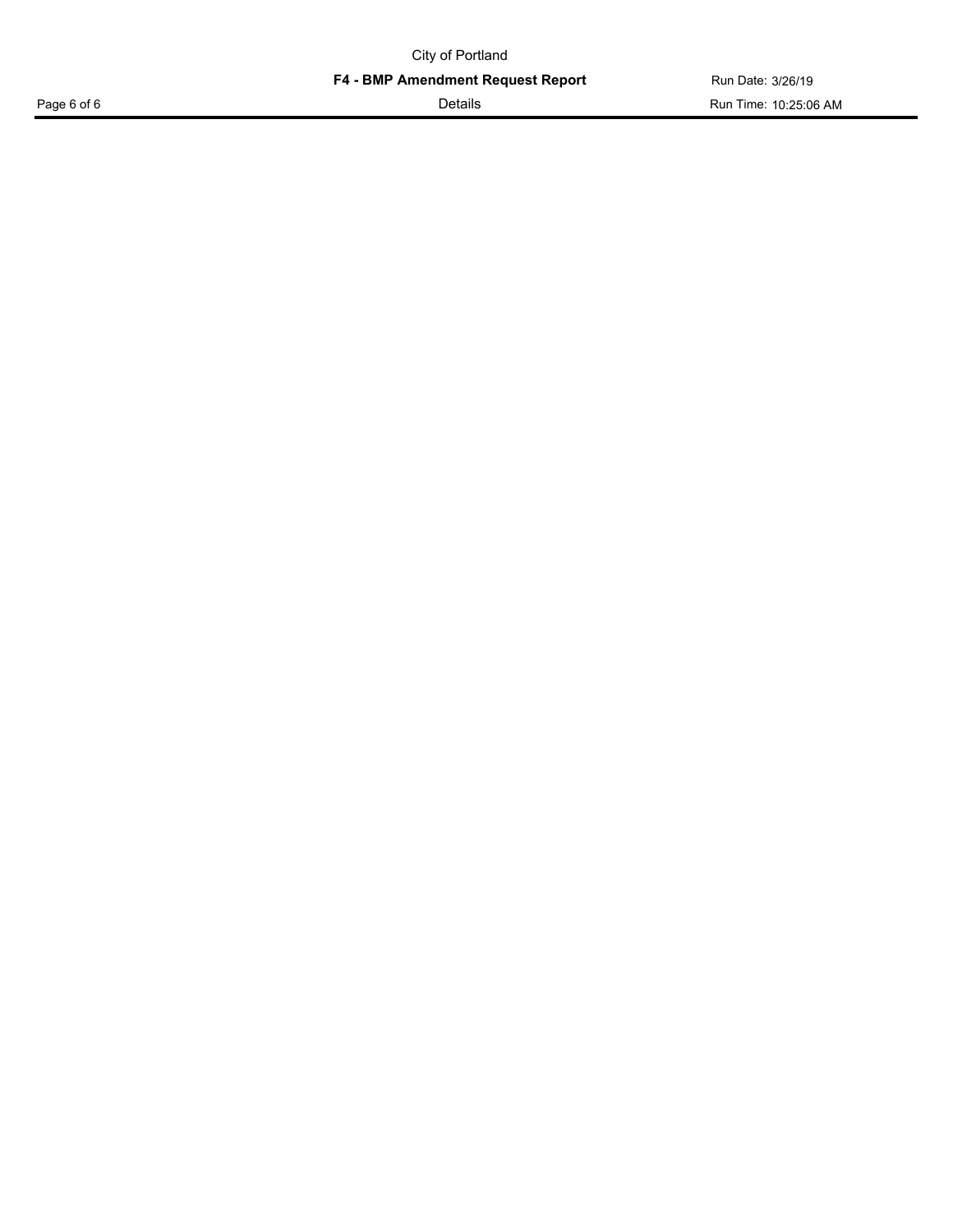# **Commissioner of Public Affairs**

| <b>Fund</b> | <b>Major Object</b>                    | <b>2018-19 SPRING</b><br><b>Requested Total</b> | 2019 February<br><b>Actuals YTD</b> | <b>2018-19 SPRING</b><br>Projection | % of Projected<br><b>Actuals to Revised</b><br><b>Budget</b> |
|-------------|----------------------------------------|-------------------------------------------------|-------------------------------------|-------------------------------------|--------------------------------------------------------------|
| 100         | Personnel                              | 1,027,774                                       | 678,214.46                          | 993,121                             | 96.63%                                                       |
|             | <b>External Materials and Services</b> | 815,526                                         | 770,771.81                          | 807,690                             | 99.04%                                                       |
|             | Internal Materials and Services        | 219,485                                         | 138,728.02                          | 210,580                             | 95.94%                                                       |
|             | Sum:                                   | 2,062,785                                       | 1,587,714.29                        | 2,011,391                           |                                                              |
| <b>Fund</b> | <b>Major Object</b>                    | <b>2018-19 SPRING</b><br><b>Requested Total</b> | 2019 February<br><b>Actuals YTD</b> | <b>2018-19 SPRING</b><br>Projection | % of Projected<br><b>Actuals to Revised</b><br><b>Budget</b> |
|             | <b>Charges for Services</b>            | $\mathbf 0$                                     | $\Omega$                            | 0                                   |                                                              |
|             | Intergovernmental                      | 27,000                                          | 0                                   | 0                                   |                                                              |
|             | General Fund Discretionary             | 1,391,534                                       | 0                                   | 1,367,140                           | 98.25%                                                       |
|             | General Fund Overhead                  | 644,251                                         | 0                                   | 644,251                             | 100.00%                                                      |
|             | Sum:                                   | 2,062,785                                       | $\bf{0}$                            | 2,011,391                           |                                                              |

| <b>Fund</b> | <b>Major Object</b>                    | <b>2018-19 SPRING</b><br><b>Requested Total</b> | 2019 February<br><b>Actuals YTD</b> | <b>2018-19 SPRING</b><br>Projection | % of Projected<br><b>Actuals to Revised</b><br><b>Budget</b> |
|-------------|----------------------------------------|-------------------------------------------------|-------------------------------------|-------------------------------------|--------------------------------------------------------------|
| 216         | <b>Ending Fund Balance</b>             | $\Omega$                                        | 0                                   | $\Omega$                            |                                                              |
|             | Personnel                              | 248,938                                         | 248,937.56                          | 248,938                             | 100.00%                                                      |
|             | <b>External Materials and Services</b> | 2,950,973                                       | 2,954,895.21                        | 2,950,973                           | 100.00%                                                      |
|             | Internal Materials and Services        | 18,377                                          | 18,376.08                           | 18,377                              | 100.00%                                                      |
|             | Fund Transfers - Expense               | 8,332                                           | 8,332                               | 8,332                               | 100.00%                                                      |
|             | Contingency                            | $\mathbf{0}$                                    | $\Omega$                            | 0                                   |                                                              |
|             | Sum:                                   | 3,226,620                                       | 3,230,540.85                        | 3,226,620                           |                                                              |
| Fund        | <b>Major Object</b>                    | <b>2018-19 SPRING</b><br><b>Requested Total</b> | 2019 February<br><b>Actuals YTD</b> | <b>2018-19 SPRING</b><br>Projection | % of Projected<br><b>Actuals to Revised</b><br><b>Budget</b> |
|             | Beginning Fund Balance                 | $\Omega$                                        | $\Omega$                            | $\Omega$                            |                                                              |
|             | Miscellaneous                          | $\Omega$                                        | 75,963.62                           | $\Omega$                            |                                                              |
|             | Taxes                                  | 3,226,620                                       | 0                                   | 3,226,620                           | 100.00%                                                      |
|             | Sum:                                   | 3,226,620                                       | 75,963.62                           | 3,226,620                           |                                                              |
|             | Sum:                                   | 10,578,810                                      | 4,894,218.76                        | 10,476,022                          |                                                              |

#### **Revenue Discussion**